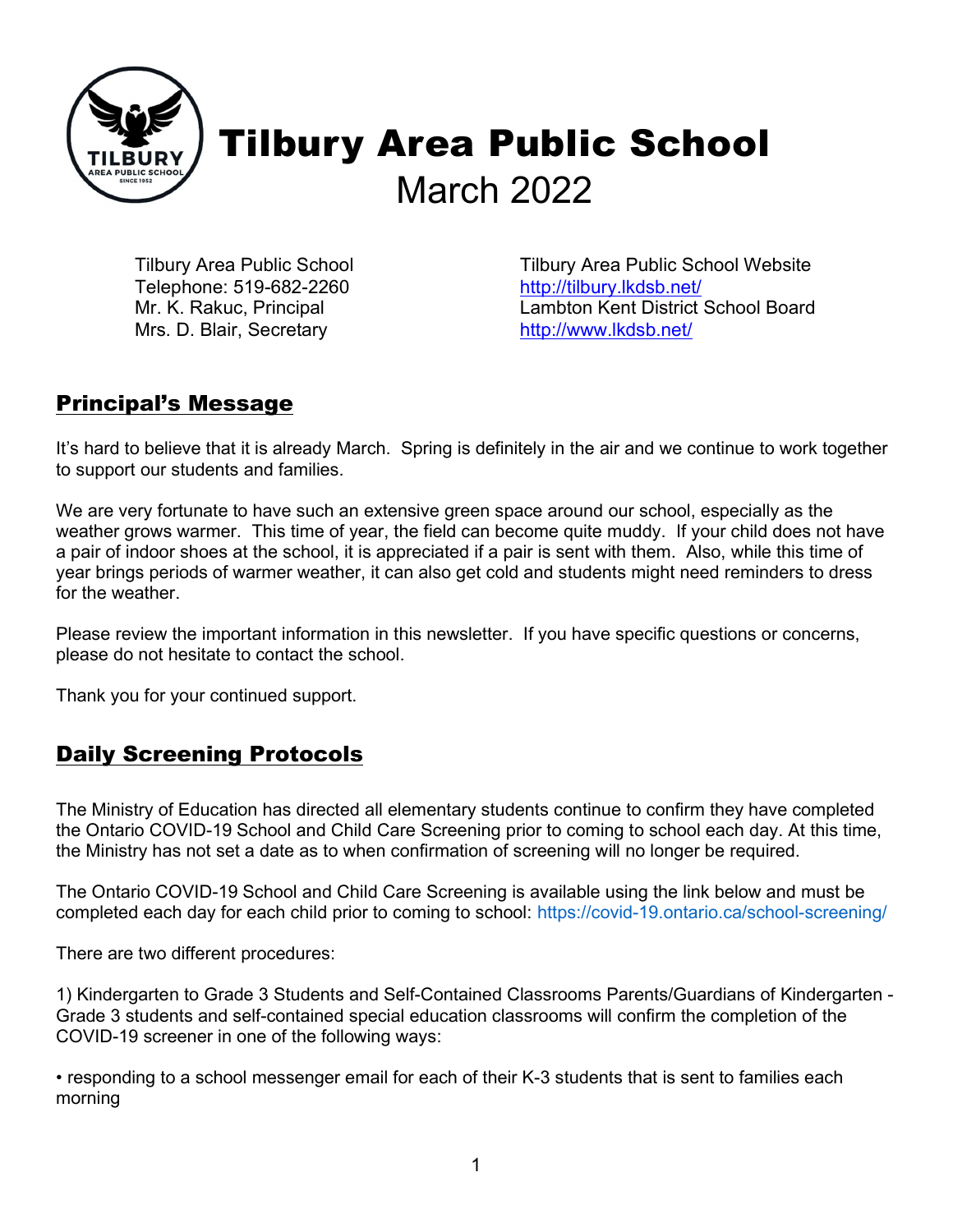• initialing the paper calendar sent at the beginning of the month for each day your child attends school

• contacting and confirming directly with your child's teacher using the typical means of communication for the class or contacting the school office staff (please let us know if you are unable to access the online screening tool)

#### 2) Grade 4 to Grade 8 Students

During morning attendance, the teacher will confirm with the student that they have completed the Ontario COVID-19 School and Child Care Screening that day. If a student has not completed the screener, they are to complete the screener at that time.

Regular safety protocols will remain in place for students who exhibit COVID-19 symptoms once at school. Please continue to contact the school office is your child is going to be absent for any reason.

### Changes to Morning Entry Procedures

In working with our Public Health partners, the morning entry procedures for students will change beginning Monday, March  $7<sup>th</sup>$ . Starting Monday morning, students will be outside between 9:00 and 9:15. When the morning bell rings at 9:15, they will line up with their classes before proceeding into the building using their designated doors. Supervision is scheduled between 9:00 and 9:15. It is important that students do not arrive before this time. Our recess and end of the day dismissal procedures remain the same.

# Parent Council

Are you interested in joining the school's Parent Council? Our next TAPS Parent Council Meeting is scheduled for Wednesday, March  $9<sup>th</sup>$  at 6:30 pm. These meetings are held virtually. Please email the principal at krzysztof.rakuc@lkdsb.net if you are interested for further details. Everyone is welcome to attend!

### Coming Soon . . . .

There are some special dates coming up at TAPS:

March  $09<sup>th</sup>$  – Graduation Picture Retake Day for Grade 8 Students

- March  $11^{th}$  Green and White Day
- March  $14<sup>th</sup>$  March  $18<sup>th</sup>$  March Break
- March 21<sup>st</sup> Funky Sock Day in recognition of World Down Syndrome Awareness Day
- March  $25<sup>th</sup>$  Purple Day for Epilepsy Awareness

Pizza Day will begin on Friday, March  $4<sup>th</sup>$  for those students who have already previously submitted orders and take place second lunch every Friday up to and including Friday, May 27<sup>th</sup>. Prior to May 27<sup>th</sup>, a new order form will be sent home with students to order for the remainder of the school year.